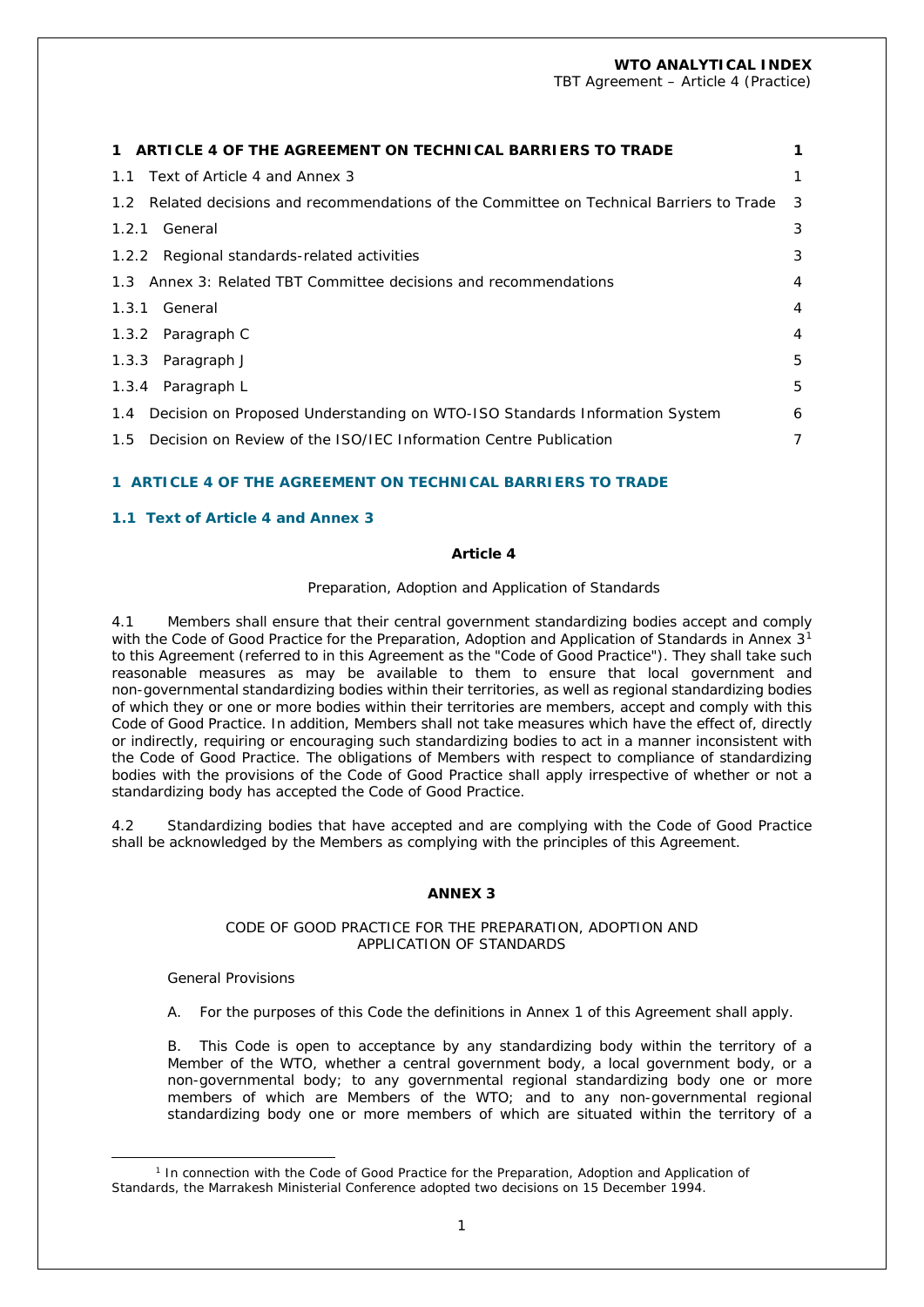Member of the WTO (referred to in this Code collectively as "standardizing bodies" and individually as "the standardizing body").

C. Standardizing bodies that have accepted or withdrawn from this Code shall notify this fact to the ISO/IEC Information Centre in Geneva. The notification shall include the name and address of the body concerned and the scope of its current and expected standardization activities. The notification may be sent either directly to the ISO/IEC Information Centre, or through the national member body of ISO/IEC or, preferably, through the relevant national member or international affiliate of ISONET, as appropriate.

#### *Substantive Provisions*

D. In respect of standards, the standardizing body shall accord treatment to products originating in the territory of any other Member of the WTO no less favourable than that accorded to like products of national origin and to like products originating in any other country.

E. The standardizing body shall ensure that standards are not prepared, adopted or applied with a view to, or with the effect of, creating unnecessary obstacles to international trade.

F. Where international standards exist or their completion is imminent, the standardizing body shall use them, or the relevant parts of them, as a basis for the standards it develops, except where such international standards or relevant parts would be ineffective or inappropriate, for instance, because of an insufficient level of protection or fundamental climatic or geographical factors or fundamental technological problems.

G. With a view to harmonizing standards on as wide a basis as possible, the standardizing body shall, in an appropriate way, play a full part, within the limits of its resources, in the preparation by relevant international standardizing bodies of international standards regarding subject matter for which it either has adopted, or expects to adopt, standards. For standardizing bodies within the territory of a Member, participation in a particular international standardization activity shall, whenever possible, take place through one delegation representing all standardizing bodies in the territory that have adopted, or expect to adopt, standards for the subject matter to which the international standardization activity relates.

H. The standardizing body within the territory of a Member shall make every effort to avoid duplication of, or overlap with, the work of other standardizing bodies in the national territory or with the work of relevant international or regional standardizing bodies. They shall also make every effort to achieve a national consensus on the standards they develop. Likewise the regional standardizing body shall make every effort to avoid duplication of, or overlap with, the work of relevant international standardizing bodies.

I. Wherever appropriate, the standardizing body shall specify standards based on product requirements in terms of performance rather than design or descriptive characteristics.

At least once every six months, the standardizing body shall publish a work programme containing its name and address, the standards it is currently preparing and the standards which it has adopted in the preceding period. A standard is under preparation from the moment a decision has been taken to develop a standard until that standard has been adopted. The titles of specific draft standards shall, upon request, be provided in English, French or Spanish. A notice of the existence of the work programme shall be published in a national or, as the case may be, regional publication of standardization activities.

The work programme shall for each standard indicate, in accordance with any ISONET rules, the classification relevant to the subject matter, the stage attained in the standard's development, and the references of any international standards taken as a basis. No later than at the time of publication of its work programme, the standardizing body shall notify the existence thereof to the ISO/IEC Information Centre in Geneva.

The notification shall contain the name and address of the standardizing body, the name and issue of the publication in which the work programme is published, the period to which the work programme applies, its price (if any), and how and where it can be obtained. The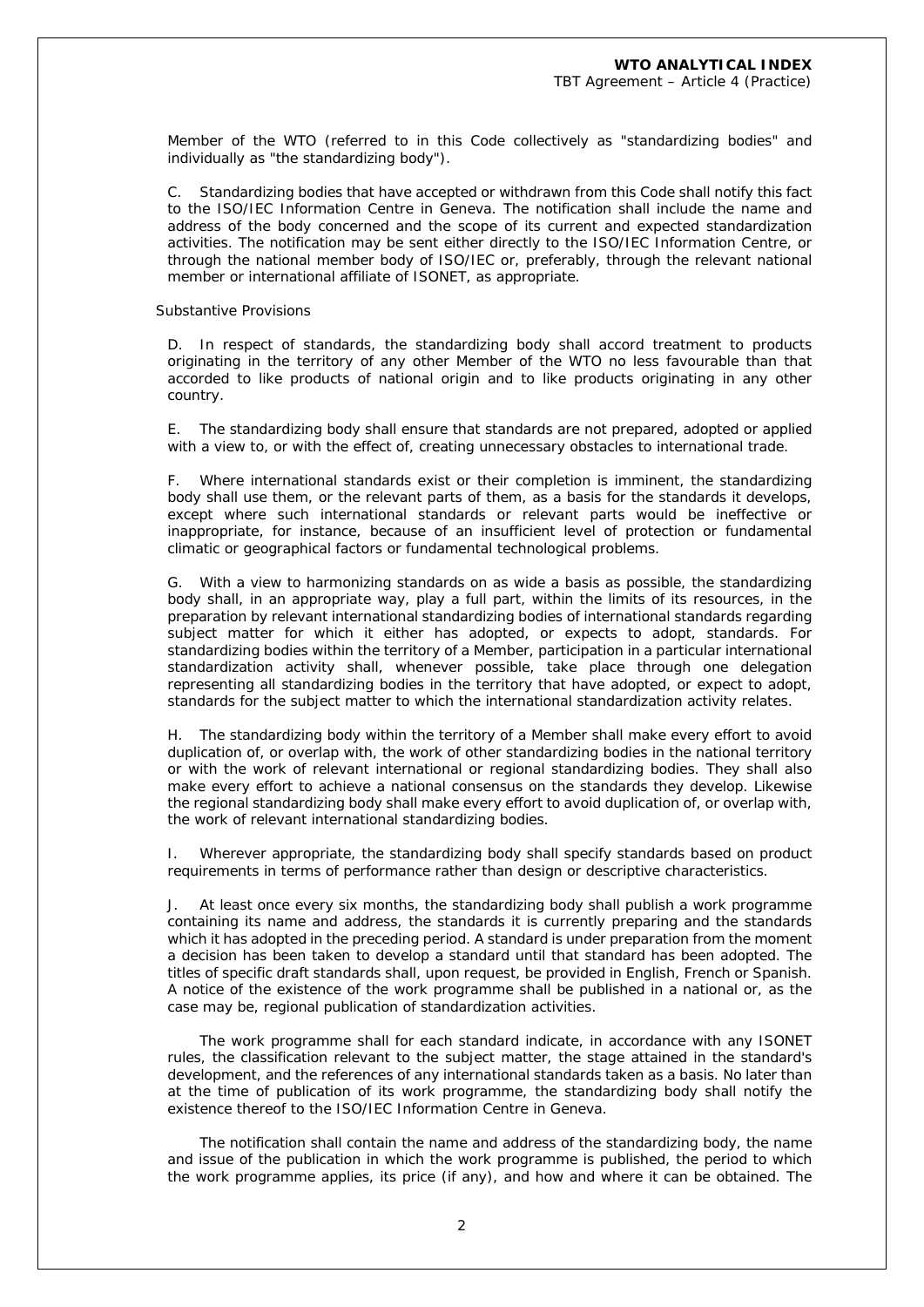notification may be sent directly to the ISO/IEC Information Centre, or, preferably, through the relevant national member or international affiliate of ISONET, as appropriate.

K. The national member of ISO/IEC shall make every effort to become a member of ISONET or to appoint another body to become a member as well as to acquire the most advanced membership type possible for the ISONET member. Other standardizing bodies shall make every effort to associate themselves with the ISONET member.

Before adopting a standard, the standardizing body shall allow a period of at least 60 days for the submission of comments on the draft standard by interested parties within the territory of a Member of the WTO. This period may, however, be shortened in cases where urgent problems of safety, health or environment arise or threaten to arise. No later than at the start of the comment period, the standardizing body shall publish a notice announcing the period for commenting in the publication referred to in paragraph J. Such notification shall include, as far as practicable, whether the draft standard deviates from relevant international standards.

M. On the request of any interested party within the territory of a Member of the WTO, the standardizing body shall promptly provide, or arrange to provide, a copy of a draft standard which it has submitted for comments. Any fees charged for this service shall, apart from the real cost of delivery, be the same for foreign and domestic parties.

N. The standardizing body shall take into account, in the further processing of the standard, the comments received during the period for commenting. Comments received through standardizing bodies that have accepted this Code of Good Practice shall, if so requested, be replied to as promptly as possible. The reply shall include an explanation why a deviation from relevant international standards is necessary.

O. Once the standard has been adopted, it shall be promptly published.

P. On the request of any interested party within the territory of a Member of the WTO, the standardizing body shall promptly provide, or arrange to provide, a copy of its most recent work programme or of a standard which it produced. Any fees charged for this service shall, apart from the real cost of delivery, be the same for foreign and domestic parties.

Q. The standardizing body shall afford sympathetic consideration to, and adequate opportunity for, consultation regarding representations with respect to the operation of this Code presented by standardizing bodies that have accepted this Code of Good Practice. It shall make an objective effort to solve any complaints.

<span id="page-2-0"></span>**1.2 Related decisions and recommendations of the Committee on Technical Barriers to Trade**

## <span id="page-2-1"></span>**1.2.1 General**

1. In 2009, the Committee on Technical Barriers to Trade (TBT Committee) noted that several Members had raised concerns regarding "private standards" and trade impacts thereof, including actual or potential unnecessary barriers to trade. The Committee also noted that other Members considered that the term lacks clarity and that its relevance to the implementation of the Agreement on Technical Barriers to Trade (TBT Agreement) had not been established. Without prejudice to the different views expressed, the Committee recalled that Article 4.1 of the TBT Agreement requires that Members shall take such reasonable measures as may be available to them to ensure that standardizing bodies accept and comply with the Code of Good Practice. The Committee further expressed the need to strengthen implementation of Article 4.[2](#page-2-3)

# <span id="page-2-2"></span>**1.2.2 Regional standards-related activities**

<span id="page-2-3"></span>2. In 1995, the TBT Committee decided that, to keep abreast of the activities of regional standardizing bodies and systems for conformity assessment, representatives of such bodies and systems may be invited to address the Committee on their procedures and how they relate to those

<sup>2</sup> [G/TBT/1/Rev.14,](https://www.google.com/url?sa=t&rct=j&q=&esrc=s&source=web&cd=&ved=2ahUKEwi8sfvK9-fwAhVNtaQKHfx2BJIQFjABegQIBRAD&url=https%3A%2F%2Fdocs.wto.org%2Fdol2fe%2FPages%2FSS%2Fdirectdoc.aspx%3Ffilename%3Dq%3A%2FG%2FTBT%2F1R14.pdf&usg=AOvVaw1s1kCM0hNn9QifnXiFJNmO) p. 20.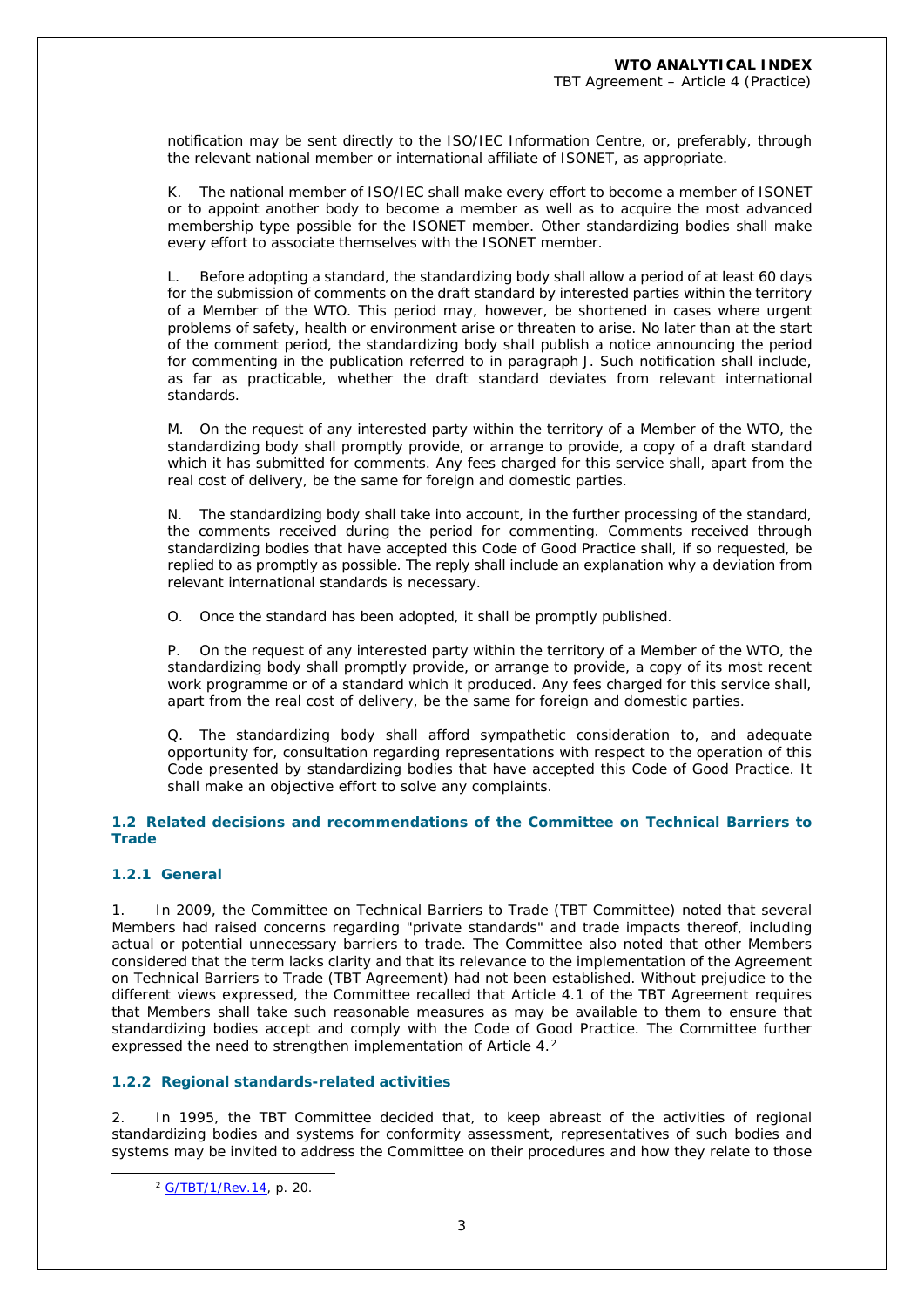embodied in the Agreement, on the basis of agreed lists of questions.<sup>[3](#page-3-3)</sup> In 2006, with regard to the acceptance of the Code of Good Practice by regional standardizing bodies, the Committee agreed to encourage regional standardizing bodies to accept the Code of Good Practice and to notify their acceptance of the Code to the International Organization for Standardization (ISO) / International Electrotechnical Commission (IEC) Information Centre.[4](#page-3-4)

## <span id="page-3-0"></span>**1.3 Annex 3: Related TBT Committee decisions and recommendations**

# <span id="page-3-1"></span>**1.3.1 General**

3. In 2012, the TBT Committee emphasized, in particular, the importance of transparency in the development of standards, recalling that several paragraphs of the Code of Good Practice are relevant to transparency in standard-setting, including paragraphs J through Q. For example, Paragraph L of the Code of Good Practice states, *inter alia*, that "before adopting a standard, the standardizing body shall allow at least 60 days for the submission of comments on the draft standard by interested parties within the territory of a Member of the WTO".<sup>[5](#page-3-5)</sup>

4. Notifications under the Code are circulated by the WTO Secretariat in the document series [G/TBT/CS/N/\\*.](https://docs.wto.org/dol2fe/Pages/FE_Search/FE_S_S006.aspx?MetaCollection=WTO&SymbolList=G%2fTBT%2fCS%2fN%2f*&Serial=&IssuingDateFrom=&IssuingDateTo=&CATTITLE=&ConcernedCountryList=&OtherCountryList=&SubjectList=&TypeList=&FullTextHash=371857150&ProductList=&BodyList=&OrganizationList=&ArticleList=&Contents=&CollectionList=&RestrictionTypeName=&PostingDateFrom=&PostingDateTo=&DerestrictionDateFrom=&DerestrictionDateTo=&ReferenceList=&Language=ENGLISH&SearchPage=FE_S_S001&ActiveTabIndex=0&languageUIChanged=true) This information can be downloaded from the Technical Barriers to Trade Information Management System (TBT IMS) under "Reports": [http://tbtims.wto.org.](http://tbtims.wto.org/)

5. Pursuant to the Ministerial Decision taken in Marrakesh on 15 April 1994 on "Proposed Understanding on WTO-ISO Standards Information System", a "Memorandum of Understanding (MoU) on WTO Standards Information Service Operated by ISO" was reached between the Secretary-General of the ISO Central Secretariat and the Director-General of the WTO. This MoU established a WTO-ISO Information System regarding standardizing bodies under Paragraphs C and J of the Code of Good Practice. Pursuant to Paragraph 2 of the MoU, and to ensure a uniform and efficient operation of the procedures for notifications, the ISO and the WTO Secretariats developed notification formats and related guidelines, which were to be used by standardizing bodies accepting the Code of Good Practice (contained in  $G/TBT/W/4$ ). In 2016, the "WTO ISO Standards Information Gateway" was launched. The Gateway can be accessed at [https://tbtcode.iso.org/sites/wto](https://tbtcode.iso.org/sites/wto-tbt/home.html)[tbt/home.html](https://tbtcode.iso.org/sites/wto-tbt/home.html) and provides information on standardizing bodies that have accepted the Code of Good Practice and, if available, their work programmes. The notification formats for the acceptance of and withdrawal from the Code of Good Practice as well as to notify work programmes, can also be found on the gateway.<sup>[6](#page-3-6)</sup>

# <span id="page-3-2"></span>**1.3.2 Paragraph C**

6. In 1997, in order to improve the transparency, acceptance of, and compliance with the Code, the TBT Committee agreed to the following:

- (i) to invite Members to share their experience with respect to the steps taken to fulfil their obligations under Article 4 and to exchange information on the reasons why certain standardizing bodies as identified in Article 4.1 of the TBT Agreement have not yet accepted the Code;
- (ii) that Members should take appropriate action to inform standardizing bodies of the provisions of the Code and the benefits they would gain from accepting it; and
- (iii) that the Secretariat will draw up a list of standardizing bodies on the basis of information provided by Members of this purpose.<sup>[7](#page-3-7)</sup>

<span id="page-3-5"></span><span id="page-3-4"></span><span id="page-3-3"></span>7. With a view to facilitating the implementation of transparency procedures under the Agreement, in 2006, the TBT Committee agreed to encourage regional standardizing bodies to

<sup>&</sup>lt;sup>3</sup> [G/TBT/1/Rev.14,](https://www.google.com/url?sa=t&rct=j&q=&esrc=s&source=web&cd=&ved=2ahUKEwi8sfvK9-fwAhVNtaQKHfx2BJIQFjABegQIBRAD&url=https%3A%2F%2Fdocs.wto.org%2Fdol2fe%2FPages%2FSS%2Fdirectdoc.aspx%3Ffilename%3Dq%3A%2FG%2FTBT%2F1R14.pdf&usg=AOvVaw1s1kCM0hNn9QifnXiFJNmO) p. 18.

<sup>4</sup> [G/TBT/1/Rev.14,](https://www.google.com/url?sa=t&rct=j&q=&esrc=s&source=web&cd=&ved=2ahUKEwi8sfvK9-fwAhVNtaQKHfx2BJIQFjABegQIBRAD&url=https%3A%2F%2Fdocs.wto.org%2Fdol2fe%2FPages%2FSS%2Fdirectdoc.aspx%3Ffilename%3Dq%3A%2FG%2FTBT%2F1R14.pdf&usg=AOvVaw1s1kCM0hNn9QifnXiFJNmO) p. 19.

<sup>5</sup> [G/TBT/1/Rev.14,](https://www.google.com/url?sa=t&rct=j&q=&esrc=s&source=web&cd=&ved=2ahUKEwi8sfvK9-fwAhVNtaQKHfx2BJIQFjABegQIBRAD&url=https%3A%2F%2Fdocs.wto.org%2Fdol2fe%2FPages%2FSS%2Fdirectdoc.aspx%3Ffilename%3Dq%3A%2FG%2FTBT%2F1R14.pdf&usg=AOvVaw1s1kCM0hNn9QifnXiFJNmO) p. 21.

<span id="page-3-7"></span><span id="page-3-6"></span><sup>6</sup> [G/TBT/1/Rev.14,](https://www.google.com/url?sa=t&rct=j&q=&esrc=s&source=web&cd=&ved=2ahUKEwi8sfvK9-fwAhVNtaQKHfx2BJIQFjABegQIBRAD&url=https%3A%2F%2Fdocs.wto.org%2Fdol2fe%2FPages%2FSS%2Fdirectdoc.aspx%3Ffilename%3Dq%3A%2FG%2FTBT%2F1R14.pdf&usg=AOvVaw1s1kCM0hNn9QifnXiFJNmO) fn 173 at p. 37.

<sup>&</sup>lt;sup>7</sup> [G/TBT/1/Rev.14,](https://www.google.com/url?sa=t&rct=j&q=&esrc=s&source=web&cd=&ved=2ahUKEwi8sfvK9-fwAhVNtaQKHfx2BJIQFjABegQIBRAD&url=https%3A%2F%2Fdocs.wto.org%2Fdol2fe%2FPages%2FSS%2Fdirectdoc.aspx%3Ffilename%3Dq%3A%2FG%2FTBT%2F1R14.pdf&usg=AOvVaw1s1kCM0hNn9QifnXiFJNmO) p. 35.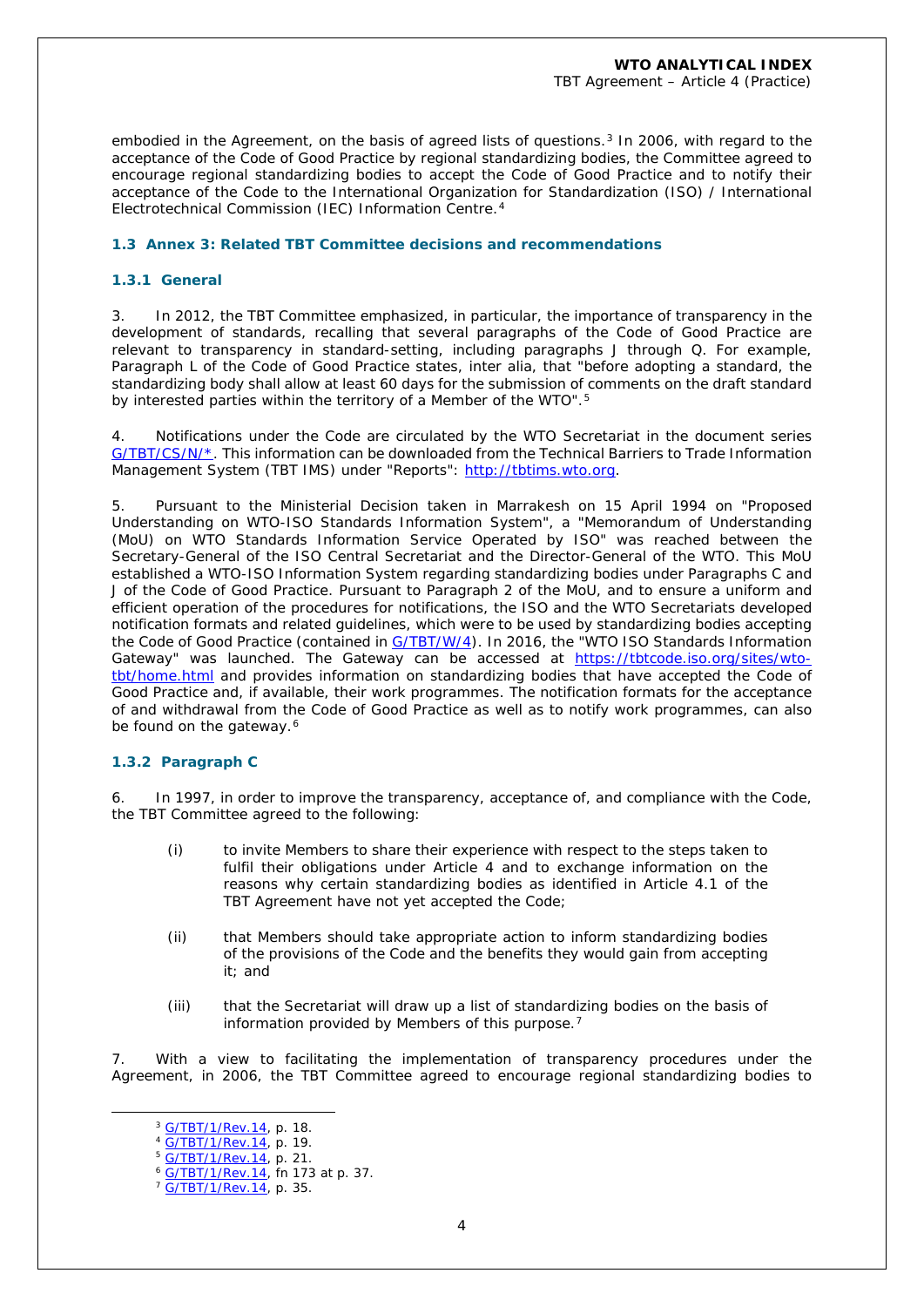accept the Code of Good Practice and to notify their acceptance of the Code to the ISO/IEC Information Centre.<sup>[8](#page-4-2)</sup>

## <span id="page-4-0"></span>**1.3.3 Paragraph J**

8. In 1999, the TBT Committee adopted the following decision relating to the communication of the work programme of standardizing bodies via the Internet:

"The communication of the work programmes of standardizing bodies via the Internet would be another possibility to fulfil paragraph J obligations on transparency. Hard copies of such work programmes would, nevertheless, always be made available on request in accordance with paragraph P of the Code of Code of Good Practice."[9](#page-4-3)

9. In 2006, with a view to facilitating the implementation of transparency procedures under the TBT Agreement, the Committee agreed:

"(i) to invite the ISO/IEC Information Centre to provide information to the Committee on the status of notifications of the existence of a work programme made under Paragraph J when the WTO TBT Standards Code Directory is published; and

(ii) to encourage standardizing bodies that communicate their work programmes via the internet to specify the exact web pages where the information on work programmes is located under the item "Publication" of the notification form."[10](#page-4-4)

10. In 2015, with a view to furthering its work in the area of transparency in standard-setting, the Committee agreed to the following:

"(i) consistent with paragraph J of the Code, to encourage Members' central government standardizing bodies, and non-governmental bodies that have accepted the Code, to publish their work programmes on websites and notify the specific website addresses where the work programmes are published to the ISO/IEC Information Centre; and

(ii) to discuss ways of improving Members' access to the information mentioned in *i* above."[11](#page-4-5)

## <span id="page-4-1"></span>**1.3.4 Paragraph L**

11. In 1997, the TBT Committee agreed, in order to improve the transparency, acceptance of, and compliance with the Code, to the following:

"(i) without prejudice to the views of Members concerning the coverage and application of the Agreement, the obligation to publish notices of draft standards containing voluntary labelling requirements under paragraph L of the Code is not dependent upon the kind of information provided on the label."<sup>[12](#page-4-6)</sup>

12. At its meeting of November 2003, with regard to the electronic transmission of information on proposed standards, technical regulations and conformity assessment procedures, the Committee took note of paragraph L and agreed to the following:

"(i) that the electronic publication of notices announcing the periods for comments can constitute another possibility for the fulfilment of this transparency obligation."[13](#page-4-7)

<sup>&</sup>lt;sup>8</sup> [G/TBT/1/Rev.14,](https://www.google.com/url?sa=t&rct=j&q=&esrc=s&source=web&cd=&ved=2ahUKEwi8sfvK9-fwAhVNtaQKHfx2BJIQFjABegQIBRAD&url=https%3A%2F%2Fdocs.wto.org%2Fdol2fe%2FPages%2FSS%2Fdirectdoc.aspx%3Ffilename%3Dq%3A%2FG%2FTBT%2F1R14.pdf&usg=AOvVaw1s1kCM0hNn9QifnXiFJNmO) p. 35.

<span id="page-4-4"></span><span id="page-4-3"></span><span id="page-4-2"></span><sup>&</sup>lt;sup>9</sup> G/T<u>BT/1/Rev.14</u>, p. 35.

<sup>&</sup>lt;sup>10</sup> G/TBT/<u>1/Rev.14</u>, p. 36.

<span id="page-4-5"></span><sup>&</sup>lt;sup>11</sup> [G/TBT/1/Rev.14,](https://www.google.com/url?sa=t&rct=j&q=&esrc=s&source=web&cd=&ved=2ahUKEwi8sfvK9-fwAhVNtaQKHfx2BJIQFjABegQIBRAD&url=https%3A%2F%2Fdocs.wto.org%2Fdol2fe%2FPages%2FSS%2Fdirectdoc.aspx%3Ffilename%3Dq%3A%2FG%2FTBT%2F1R14.pdf&usg=AOvVaw1s1kCM0hNn9QifnXiFJNmO) p. 36.

<span id="page-4-7"></span><span id="page-4-6"></span><sup>&</sup>lt;sup>12</sup> G/<u>TBT/1/Rev.14</u>, p. 36.

<sup>13</sup> [G/TBT/1/Rev.14,](https://www.google.com/url?sa=t&rct=j&q=&esrc=s&source=web&cd=&ved=2ahUKEwi8sfvK9-fwAhVNtaQKHfx2BJIQFjABegQIBRAD&url=https%3A%2F%2Fdocs.wto.org%2Fdol2fe%2FPages%2FSS%2Fdirectdoc.aspx%3Ffilename%3Dq%3A%2FG%2FTBT%2F1R14.pdf&usg=AOvVaw1s1kCM0hNn9QifnXiFJNmO) p. 36.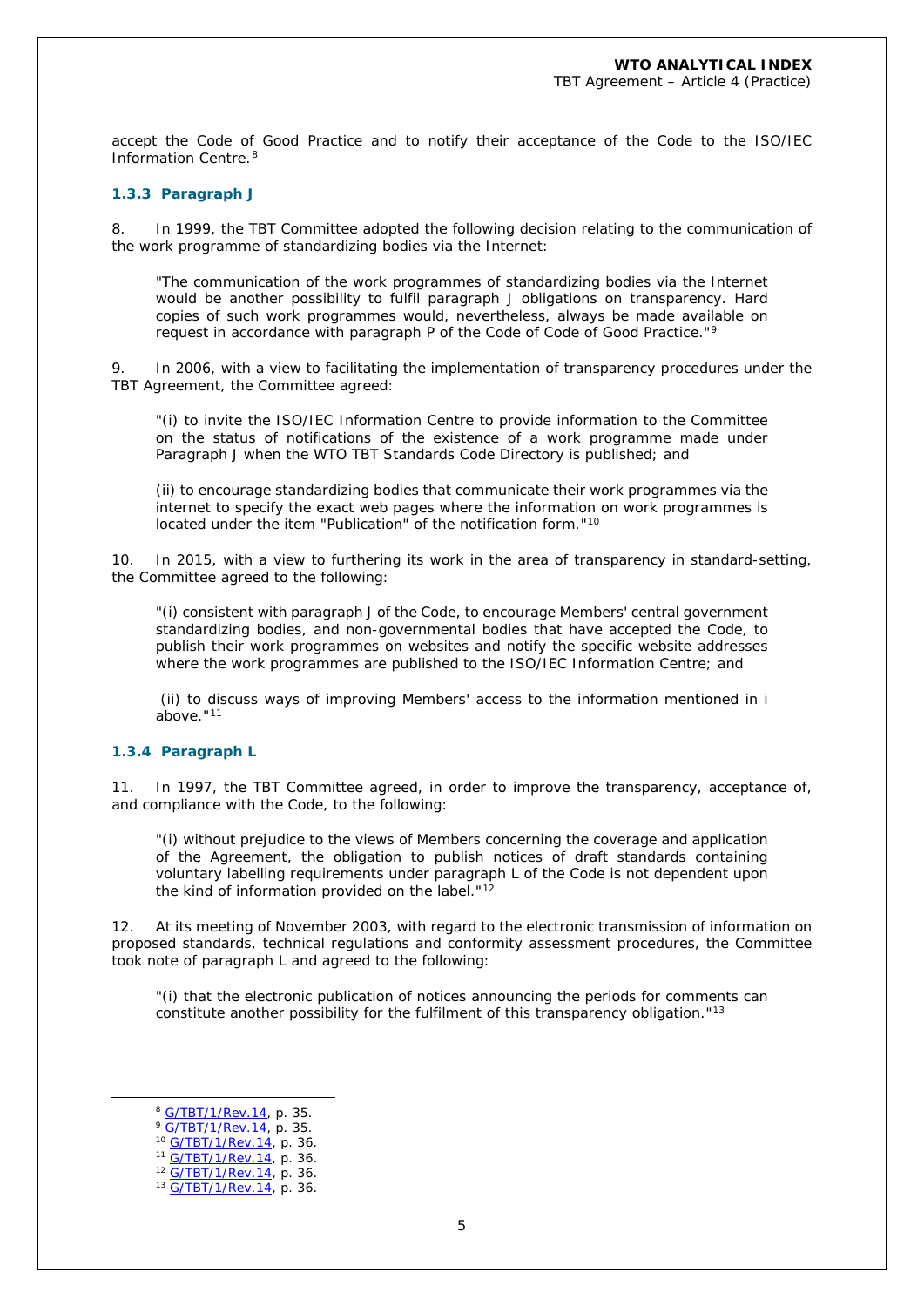13. In 2015, with a view to furthering its work in the area of transparency in standard-setting, the Committee agreed to the following:

"(i) consistent with paragraph L of the Code, to encourage Members' central government standardizing bodies, and non-governmental bodies that have accepted the Code, to share information about the publication of a notice announcing the period for commenting on a draft standard (e.g. title and volume of publication, website address); and

(ii) to discuss ways of improving Members' access to the information mentioned in *i* above."[14](#page-5-1)

### <span id="page-5-0"></span>**1.4 Decision on Proposed Understanding on WTO-ISO Standards Information System**

14. The Ministerial Decisions and Declarations adopted by the Trade Negotiations Committee on 15 December 1993 included two decisions relating to the TBT Agreement. The first reads as follows:

#### **Decision on Proposed Understanding on WTO-ISO Standards Information System**

#### *Ministers,*

*Decide* to recommend that the Secretariat of the World Trade Organization reach an understanding with the International Organization for Standardization ("ISO") to establish an information system under which:

1. ISONET members shall transmit to the ISO/IEC Information Centre in Geneva the notifications referred to in paragraphs C and J of the Code of Good Practice for the Preparation, Adoption and Application of Standards in Annex 3 to the Agreement on Technical Barriers to Trade, in the manner indicated there;

2. the following (alpha)numeric classification systems shall be used in the work programmes referred to in paragraph J:

- (a) *a standards classification system* which would allow standardizing bodies to give for each standard mentioned in the work programme an (alpha)numeric indication of the subject matter;
- (b) *a stage code system* which would allow standardizing bodies to give for each standard mentioned in the work programme an (alpha)numeric indication of the stage of development of the standard; for this purpose, at least five stages of development should be distinguished: (1) the stage at which the decision to develop a standard has been taken, but technical work has not yet begun; (2) the stage at which technical work has begun, but the period for the submission of comments has not yet started; (3) the stage at which the period for the submission of comments has started, but has not yet been completed; (4) the stage at which the period for the submission of comments has been completed, but the standard has not yet been adopted; and (5) the stage at which the standard has been adopted;
- (c) *an identification system* covering all international standards which would allow standardizing bodies to give for each standard mentioned in the work programme an (alpha)numeric indication of the international standard(s) used as a basis;

3. the ISO/IEC Information Centre shall promptly convey to the Secretariat copies of any notifications referred to in paragraph C of the Code of Good Practice;

4. the ISO/IEC Information Centre shall regularly publish the information received in the notifications made to it under paragraphs C and J of the Code of Good Practice; this

<span id="page-5-1"></span><sup>&</sup>lt;sup>14</sup> [G/TBT/1/Rev.14,](https://www.google.com/url?sa=t&rct=j&q=&esrc=s&source=web&cd=&ved=2ahUKEwi8sfvK9-fwAhVNtaQKHfx2BJIQFjABegQIBRAD&url=https%3A%2F%2Fdocs.wto.org%2Fdol2fe%2FPages%2FSS%2Fdirectdoc.aspx%3Ffilename%3Dq%3A%2FG%2FTBT%2F1R14.pdf&usg=AOvVaw1s1kCM0hNn9QifnXiFJNmO) p. 36.